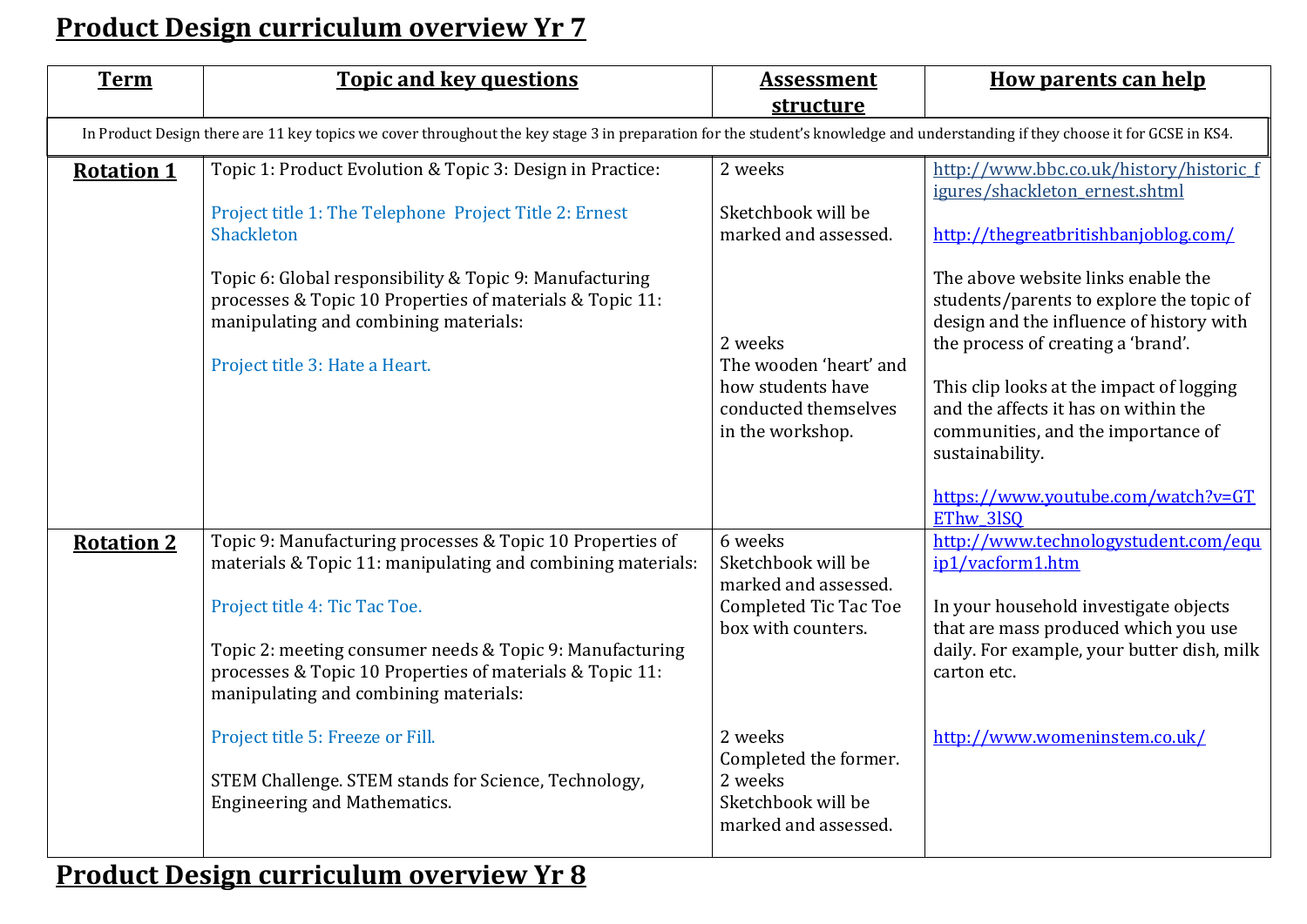| <b>Term</b>                                                                                                                                                                   | <b>Topic and key questions</b>                                                                                                                                                                                                                                                                                                                                       | <b>Assessment</b><br>structure                                                                                                                                 | <b>How parents can help</b>                                                                                                                         |  |  |  |
|-------------------------------------------------------------------------------------------------------------------------------------------------------------------------------|----------------------------------------------------------------------------------------------------------------------------------------------------------------------------------------------------------------------------------------------------------------------------------------------------------------------------------------------------------------------|----------------------------------------------------------------------------------------------------------------------------------------------------------------|-----------------------------------------------------------------------------------------------------------------------------------------------------|--|--|--|
| In Product Design there are 11 key topics we cover throughout the key stage 3 in preparation for the student's knowledge and understanding if they choose it for GCSE in KS4. |                                                                                                                                                                                                                                                                                                                                                                      |                                                                                                                                                                |                                                                                                                                                     |  |  |  |
| <b>Rotation 1</b>                                                                                                                                                             | Topic 3: Design in Practice & Topic 4: Packaging & marketing<br>& Topic 9: Manufacturing processes & Topic 10 Properties of<br>materials & Topic 11: manipulating and combining materials:<br>Project title 1: William Morris Lino cut kit.<br>Topic 9: Manufacturing processes & Topic 10 Properties of                                                             | 2 weeks<br>Sketchbook will be<br>marked and assessed.<br>Lino cut kit complete.                                                                                | https://www.william-<br>morris.co.uk/?act=ssocomplete<br>A trip to the William Morris gallery in<br>Walthamstow.                                    |  |  |  |
|                                                                                                                                                                               | materials & Topic 11: manipulating and combining materials:<br>Project title 2: Victor Papanek acrylic.<br>Topic 5: Human Design & Topic 7: Production Manufacture &<br>Topic 9: Manufacturing processes & Topic 10 Properties of<br>materials & Topic 11: manipulating and combining materials:<br><b>Product Manufacture:</b><br>Project title 3: Scratch my back. | 2 weeks<br>Sketchbook will be<br>marked and assessed.<br>Completed acrylic piece.<br>2 weeks<br>Sketchbook will be<br>marked and assessed.<br>Completed wooden | A family day out to the V&A museum to<br>see some of the Tatty Divine jewelry.<br>http://papanek.org/<br>http://www.tattydevine.com/jewellery       |  |  |  |
| <b>Rotation 2</b>                                                                                                                                                             | Topic 8: ICT in Production & Topic 9: Manufacturing<br>processes & Topic 10 Properties of materials & Topic 11:<br>manipulating and combining materials: Manipulating &<br>combining materials:<br>Project title 4: Gum Ball machine.<br>STEM Challenge. STEM stands for Science, Technology,<br><b>Engineering and Mathematics.</b>                                 | scratcher.<br>6 weeks<br>Sketchbook will be<br>marked and assessed.<br>Completed gumball<br>machine.<br>2 weeks<br>Completed group task.                       | http://www.technologystudent.com/ca<br>ms/camdex.htm<br>https://www.stem.org.uk/elibrary/list/<br>10609/mechanisms<br>http://www.womeninstem.co.uk/ |  |  |  |

## **Product Design curriculum overview Yr 9**